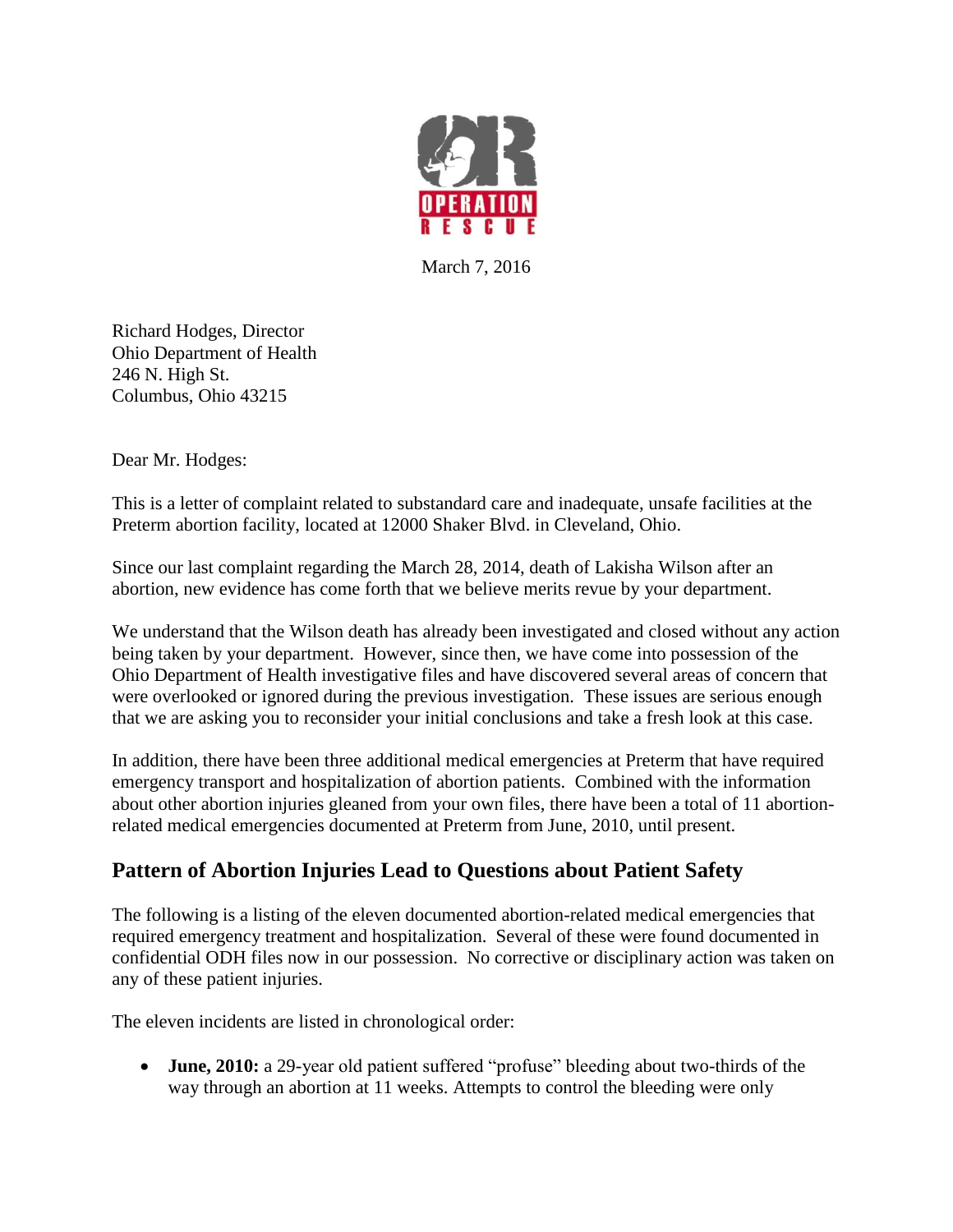temporarily successful. A call was placed to 911 and the patient was transferred to the Cleveland Clinic Emergency Department. **[\[Exhibit 1\]](http://abortiondocs.org/wp-content/uploads/2015/05/Preterm-Complication-6-12-10.pdf)**

- **July 5, 2011:** A 43-year old patient submitted to a 2-day Dilation and Evacuation abortion procedure. The next day the patient returned to complete the abortion. She suffered a lacerated cervix with an estimated blood loss of 50 cc or a little under two ounces. She was transported to the emergency room. The patient was treated and released. **[\[Exhibit 2\]](http://abortiondocs.org/wp-content/uploads/2015/05/Preterm-Complication7-6-11.pdf)**
- **March 31, 2012:** 911 was called and additional assistance was requested to carry a 300pound patient down two flights of stairs. That woman suffered from hemorrhaging after an abortion. **[\[Exhibit 3\]](http://www.operationrescue.org/archives/pattern-of-botched-abortions-surfaces-at-cleveland-abortion-clinic-where-patient-died/)**
- **August 31, 2012:** Records show a discrepancy in fetal age during a second-trimester abortion. One note indicated that the 33-year old patient was 17.6 weeks pregnant. Later, it was noted that she was 18.6 weeks. She endured a dismemberment abortion using forceps. While attempting to remove the placenta, the patient began to hemorrhage. The procedure was stopped and the patient was transported to an unknown facility where she received a hysterectomy to save her life after losing an incredible 6 liters of blood, according to hospital records. **[\[Exhibit 4\]](http://abortiondocs.org/wp-content/uploads/2015/05/Preterm-Complications-2-08312012-03062013.pdf)**
- **March 6, 2013:** Another 33-year old woman received an abortion of her 11.5-week preborn baby. After the abortion, she continued to bleed heavily, losing an estimated 10 ounces of blood. The decision was made to transport her to University Hospital where she was diagnosed with possible uterine atony, a condition where the uterus does not properly clamp down. Luckily for her, the patient was observed for six hours and released after her bleeding subsided. **[\[Exhibit 5\]](http://abortiondocs.org/wp-content/uploads/2015/05/Preterm-Complications-2-08312012-03062013.pdf)**
- **September 27, 2013:** An 18-year old underwent a 21.5 week abortion done by an abortionist identified Justin Ross Lappen. No indication was noted concerning whether legally required viability determinations were made. In recovery, she began bleeding heavily. Measures taken to stop the hemorrhage failed. She was transported to University Hospital where she received a blood transfusion and was treated for a condition called disseminated intravascular coagulation (DIC), which is a clotting complication that can result from internal injury during abortions. Since it has resulted in maternal deaths of abortion patients, this teen is lucky to have survived. **[\[Exhibit 6\]](http://abortiondocs.org/wp-content/uploads/2015/05/Preterm-Complication-09272013.pdf)**
- **December 6, 2013:** A 28-year old woman underwent an abortion of her supposedly 19 week, 4 day pre-born baby, which appeared to have been born intact. Notes were contradictory concerning fetal age. A week before the abortion, some notes indicated the baby was 19 weeks 3 days. A week later, Preterm's ultrasound measured the same baby at 19 weeks, 4 days. This is another indicator that Preterm could be falsifying ultrasound measurements to keep from triggering an Ohio law that requires viability determinations at 20 weeks, with prohibitions on post-viability abortions. After the procedure, during which the patient suffered a cervical injury that required stitching, the woman began to hemorrhage. Estimated blood loss was 800 cc, or just over 27 ounces. The patient was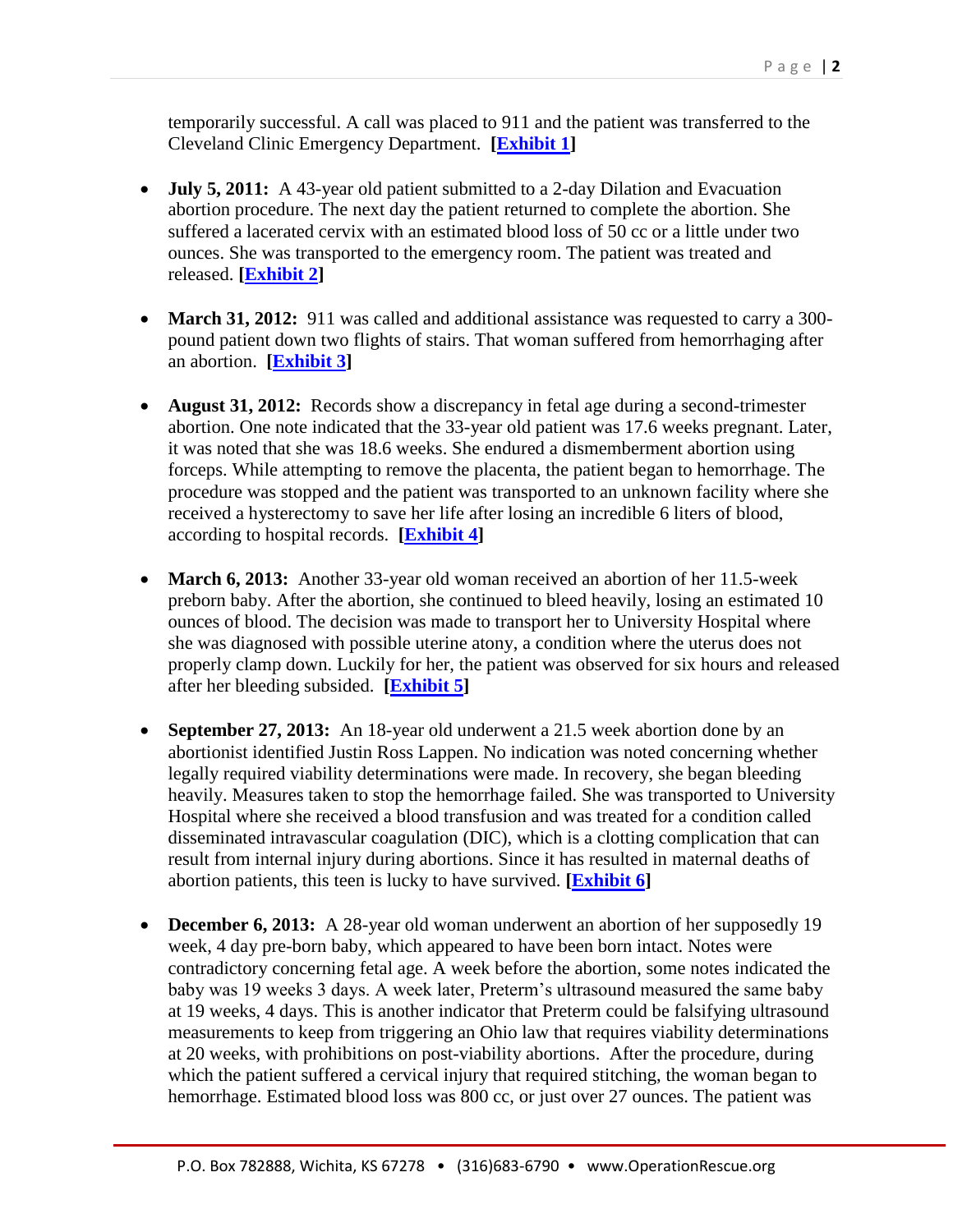transferred to Case Medical Center where she was diagnosed with uterine atony, which is a condition where the uterus failed to clamp down and seal off blood vessels after an abortion or a delivery. No blood transfusion was required, according to notes. **[\[Exhibit 7\]](http://abortiondocs.org/wp-content/uploads/2015/05/Preterm-Complication-12-6-2013.pdf)**

- March 21, 2014: 22-year old Lakisha Wilson received a fatal second-trimester abortion at Preterm. We will go into more detail about this later.
- **March 20, 2015:** One day shy of the first anniversary of Wilson's fatal abortion, a 15 year old African American girl was transported by ambulance to the hospital emergency room suffering an abnormally irregular and accelerated heartbeat. The young teen had no prior history of heart problems. Clinic staff told 911 that the patient was ambulatory and would be waiting for them on the first floor. The elevator repair truck was later spotted at the abortion facility. This has led to concerns that the patient, who was immediately postabortive and required emergency care, was forced to walk down two flights of stairs to get help because a gurney had no access to the procedure rooms on the third floor. **[\[Exhibit 8\]](http://abortiondocs.org/wp-content/uploads/2015/05/Wilson-Preterm-Record.pdf)**
- **April 24, 2015:** Yet another Preterm abortion patient was transported by ambulance to the hospital. The abortionist on duty was again Lisa Perierra. Witnesses say the patient on the gurney was "wrapped like a mummy" in pink and purple blankets. Efforts to obtain 911 records have met with delays and unreturned messages from a city that was once one of the most open and cooperative in the nation. **[\[Exhibit 9\]](http://www.operationrescue.org/archives/alive-or-dead-abortionist-that-killed-lakisha-wilson-sends-woman-wrapped-like-a-mummy-to-the-emergency-room/)**
- **February 13, 2016:** A 911 emergency recording indicates that a 22-year old woman was in the process of a second trimester abortion at Preterm. More details related to this incident are discussed below.

*These eleven serious medical emergencies should be considered together and evaluated as a pattern of patient injuries, many of which were obviously avoidable. Both standard of care and facility safety issues should be re-examined by the Department.* 

Women should not have to play the equivalent to "Russian Roulette" with their lives and health when they walk into a medical facility in Ohio, but that is exactly what they do when they walk into Preterm.

## **February 13, 2016 Abortion Emergency**

The patient transported to the hospital on February 13, 2015, was a 22-year old woman who was 21.3 weeks pregnant at the time of her Preterm abortion.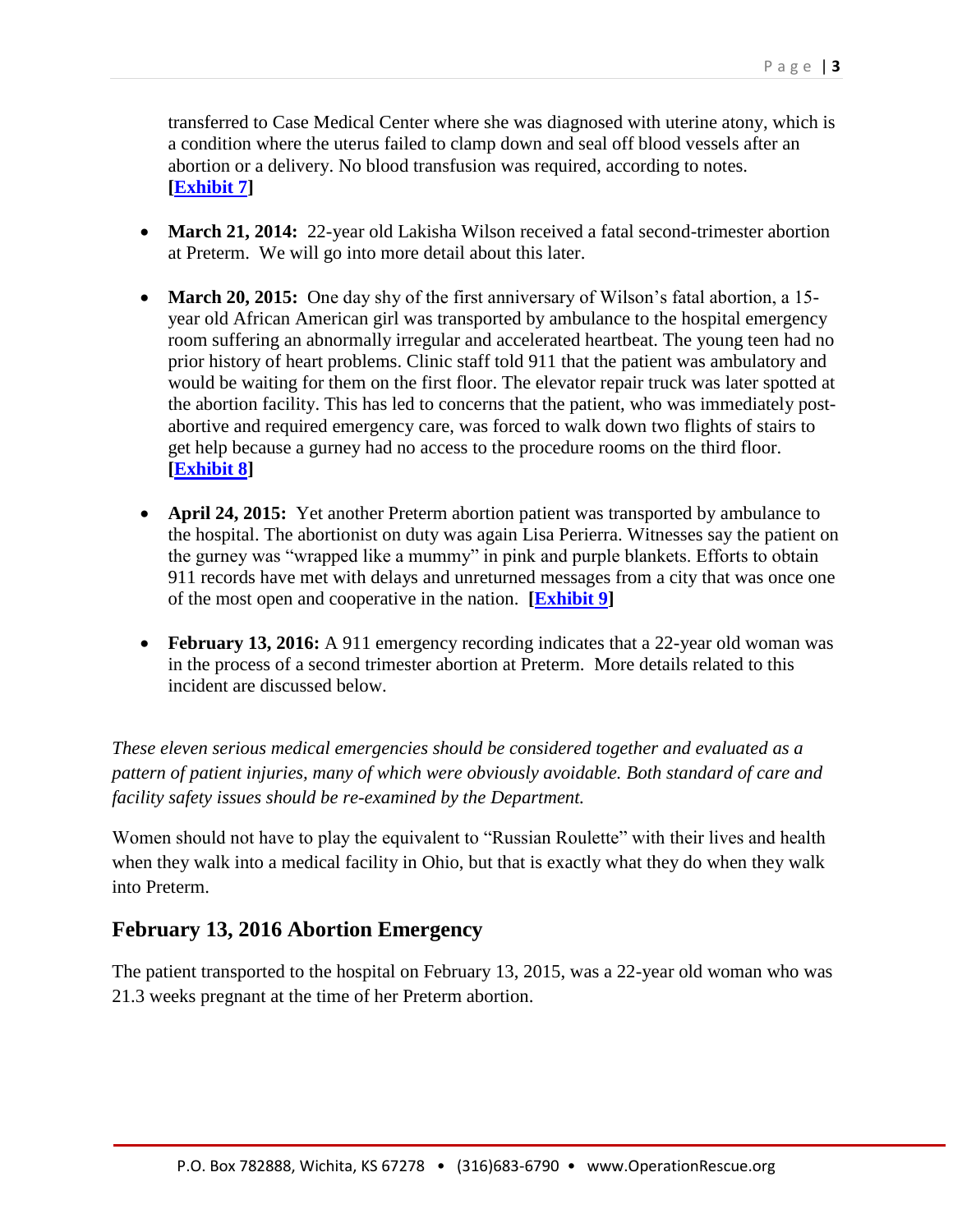

This 22-year old Preterm abortion patient was transported to a local hospital after "something went wrong" during her 21.3-week abortion procedure.

The clinic worker who placed the 911 call for help told the dispatcher, "We're an abortion facility. She was in the middle of an abortion. She's 21.3 weeks. And something went wrong during the procedure." When asked what went wrong, she responded, "I don't know, ma'am. I'm not in the room. So I'm assuming bleeding. Maybe a perforation? I don't know." **[\[Exhibit](https://www.youtube.com/watch?v=taASyJidsn0)  [10a](https://www.youtube.com/watch?v=taASyJidsn0)-c on CD includes 911 audio file and two raw, unedited video clips taken at the scene.]**

EMS workers responding to the medical emergency were directed by security to use a rear entrance to a stairwell that did not have access to the elevator. The only gurney access to the third-floor procedure rooms is through the frequently malfunctioning elevator. Because of the use of the rear stairwell, we believe the elevator may again have broken down, causing the injured woman to be carried down two flights of stairs.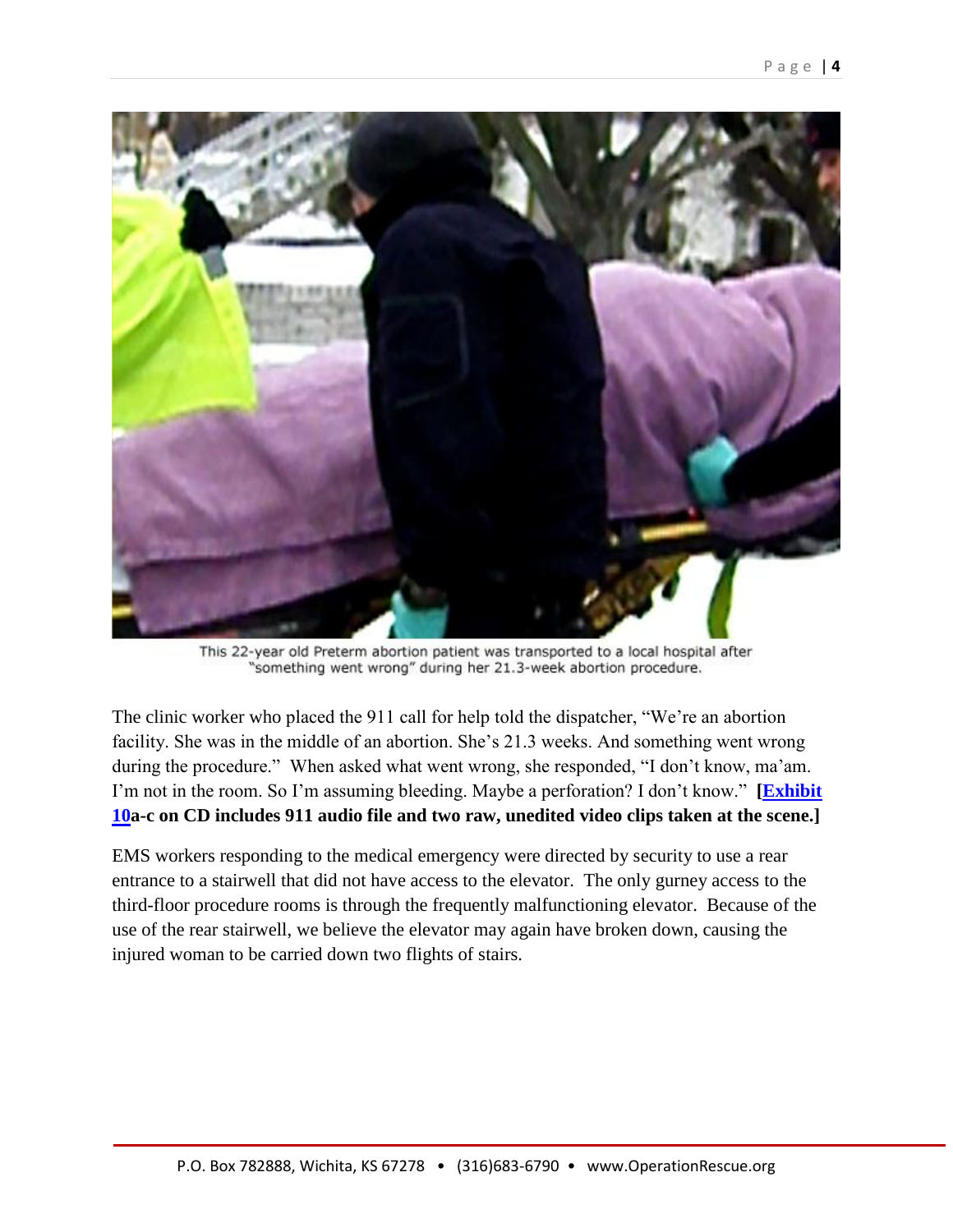

Graphic: OperationRescue.org

The woman was slowly pushed on a gurney to the ambulance on the street over packed snow and ice. Her head and torso were tightly covered with a doubled-over pink blanket, giving her a mummy-like appearance. Witnesses in the scene, including Mr. Frank Kosmerl, indicated that he saw no movement under the blanket and observed no evidence of medical intervention whatsoever. This led him to worry that the patient had died during her abortion.

When the patient was finally was loaded into the ambulance, a woman wearing surgical scrubs and a blue blanket around her head and shoulders climbed into the ambulance. This woman is believed to have been the abortionists on duty that day, Rebecca Lowenthal. She rode with the ambulance once it finally departed about 10 minutes after the patient was loaded.

During the time the ambulance sat on the street with the patient inside, we suspect live-saving medical intervention was finally taking place. This mirrors events that transpired during the Lakisha Wilson emergency.

The ambulance finally departed in the direction of University Hospital Case Medical Center without lights or sirens.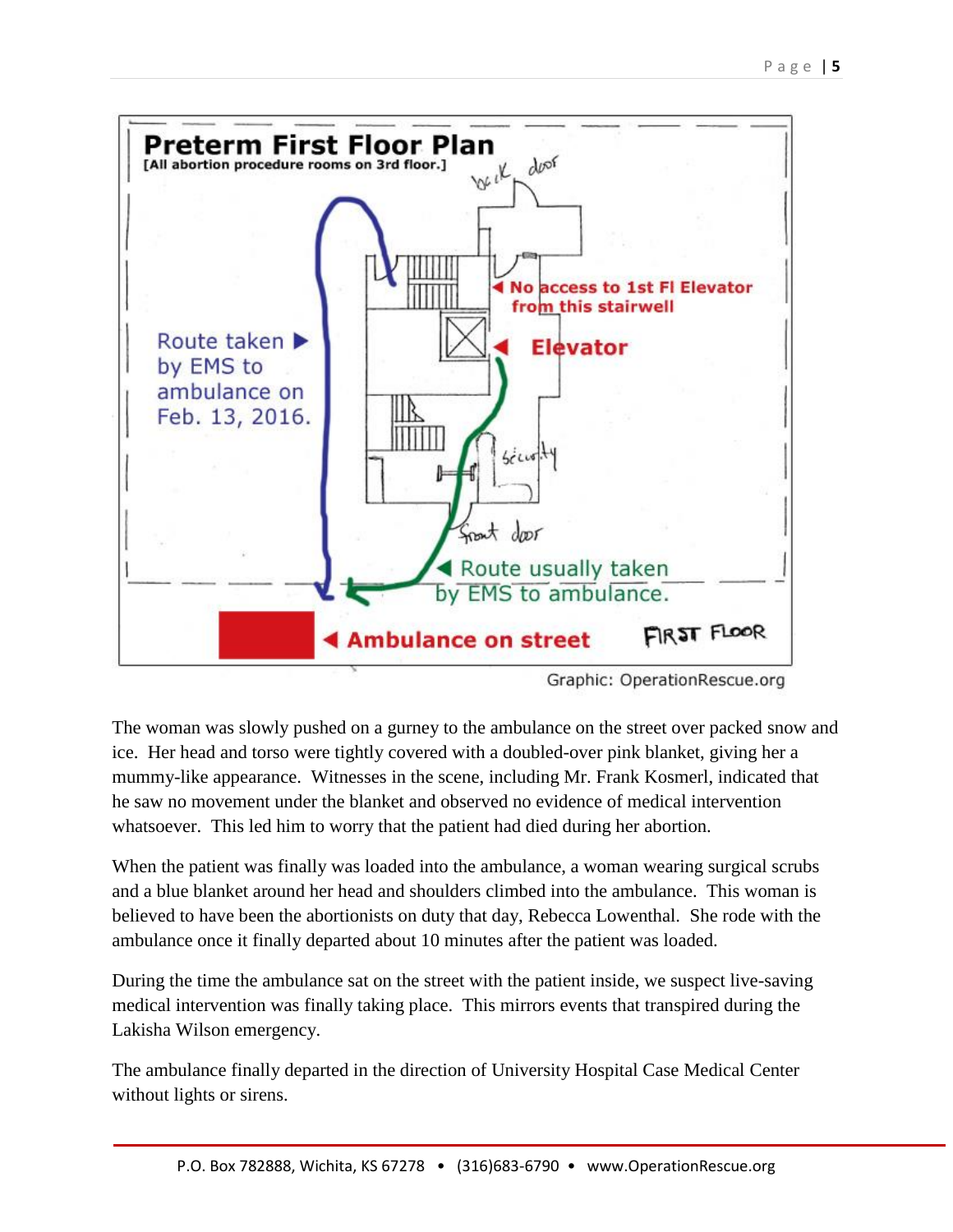We believe there is a possibility that this patient did not survive. It made no sense to take her out the back stairwell and trudge through the ice and snow to the ambulance. In addition to the possibility that the elevator did not work, it is possible that the woman was removed from the facility out the back door was to keep other abortion customers from being frightened away by her corpse-like appearance.

Eye witnesses explained how the EMS responders looked particularly grim and saddened or upset. The gurney procession to the ambulance took on the resemblance of pall bearers carrying a casket at a funeral, according to witnesses. **[\[Exhibit 11\]](http://www.operationrescue.org/archives/911-at-cleveland-abortion-clinic-shes-21-3-weeks-something-went-wrong-during-the-procedure/)**

Due to her advance gestational age of 21.3 weeks, an investigation should be conducted into the possibility that this could have been an illegal late-term abortion.

*This incident requires further investigation by the Ohio Department of Health to determine the welfare of this patient and whether patient care standards were followed.*

# **Lakisha Wilson – New Information**

Based on new evidence contained in ODH investigative files now in our possession, there is enough evidence to reopen the investigation into Lakisha Wilson's death. There are several important points that it appears were overlooked or discounted by investigators that merit additional scrutiny The evidence in your own files reveals the following:

- Illegal late-term abortion.
- Negligent or falsified ultrasound report noting an incorrect fetal gestational age.
- Discrepancies in the time-line of care that indicate an unacceptable delay in calling for emergency care.
- The use of an ill-fitting pediatric oxygen mask.
- Malfunctioning elevator that delayed emergency responders and hampered emergency treatment.

Lakisha Wilson was a 22-year old woman who went to Preterm for an elective second-trimester abortion on March 20-21, 2014. She suffered complications to the abortion on March 21, was transported by ambulance to University Hospital Case Medical Center, and was pronounced dead at that facility on March 28, 2014.

Ms. Wilson's organs were donated and an autopsy was performed, based on an *incomplete cadaver.* In addition, the remains of Ms. Wilson's pre-born baby were unavailable for autopsy, having been co-mingled with those of other aborted fetuses at the Preterm facility. This left the coroner to rely solely on Wilson's Preterm medical records for information related to the gestational age of the baby, which was said to have been 19 weeks 4 days at the time of the abortion – just three days short of Ohio's legal abortion limit of 20 weeks.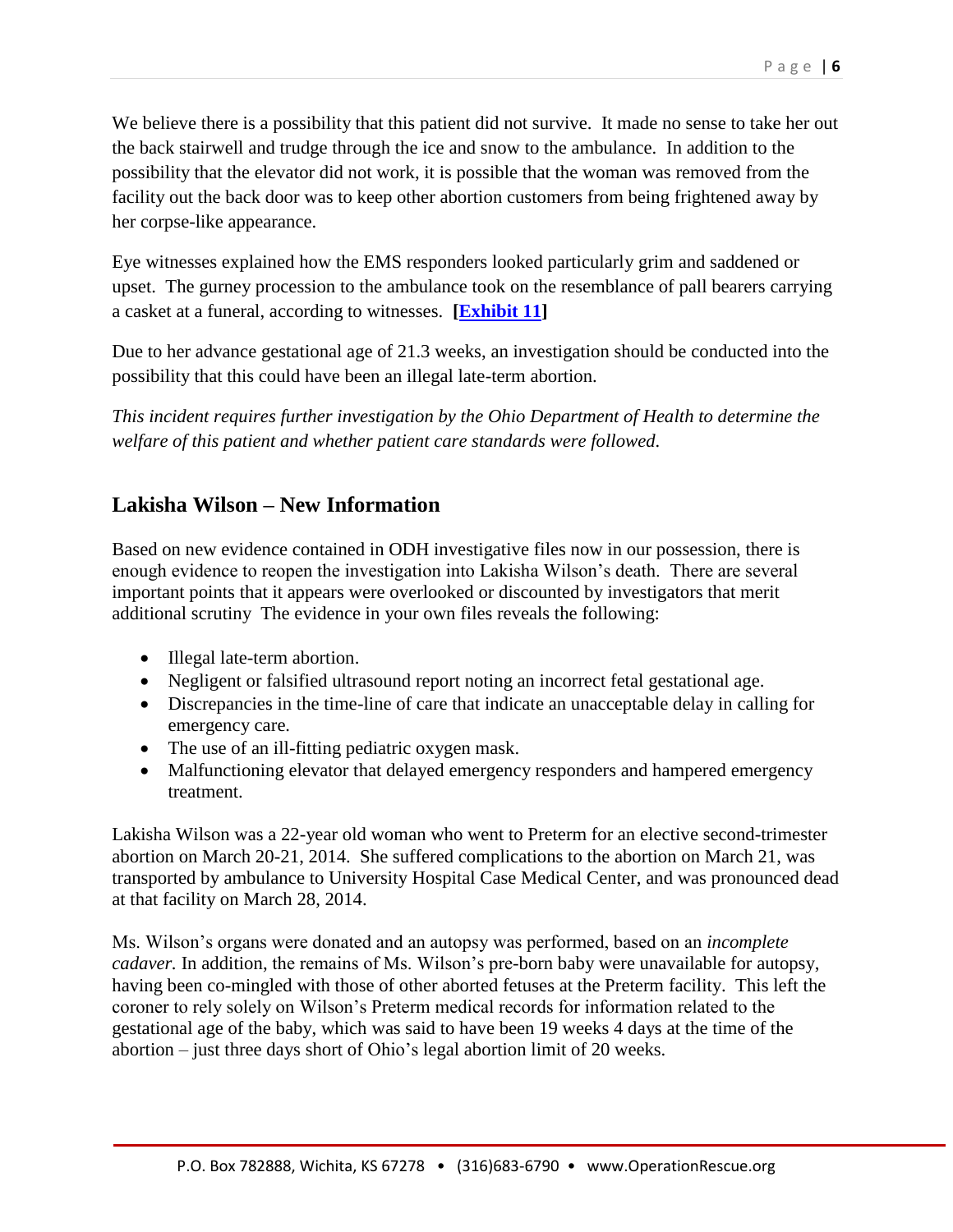#### **Fetal Age Discrepancies**

We question the veracity of fetal age notations in Wilson's Preterm medical records.

Preterm actually may have falsified the age of Wilson's fetus to avoid having to conduct viability tests in compliance with the law.

Wilson's medical records indicate that, ultrasound images and measurements of Wilson's baby produced at Preterm dramatically contradicted both a previous ultrasound taken at another facility and the date of her last menstrual period (LMP). **[\[Exhibit 12\]](http://www.operationrescue.org/wp-content/uploads/2016/03/Ex-12-Wilson-Preterm-Phone-Report.pdf)**

|    | Pamela                                                | <b>IVIT FRUNE REPORT</b>             | Appt |
|----|-------------------------------------------------------|--------------------------------------|------|
|    | Lakigha<br>Name<br>Age 22 Birthdate<br>Pregnancy Test | Wilson<br>Chart # $181005$           |      |
| RS | LMP<br>Home Phone<br>Referred to Preterm by           | <b>HB</b><br>Alternate (<br>internet |      |
|    | Pelvic/Sono Exam on<br>1) Taking Medicine             | $at$ Columbus<br>Size<br>yes<br>no   |      |

This screen shot of part of Lakisha Wilson's Preterm abortion record, clearly shows that an ultrasound taken in Columbus on Feb. 27, 2014, placed her pregnancy at 18.4 weeks, possibly 19.4 weeks. This, along with her LMP, placed Wilson at 23 weeks, not 19.4 as Preterm alleged.

Records show that Wilson received an ultrasound at a facility in Columbus, Ohio, on February 27, 2014, showing Wilson's baby to be 18 weeks 4 days of age. However, that notation on her Preterm records appeared to have originally been 19.4 weeks, with the 9 being marked over to appear as an 8.

Written on the Preterm records in her own hand was Wilson's notation that her LMP was October 10, 2013, which would have made her exactly 20 weeks at the time of her first ultrasound on February 27, (closer to the original notation that was written over on her Preterm record). This means Wilson would have been 23 weeks 1 day at the time of her abortion on March 21, 2014.

|   | Number of days between periods: 20<br>days                |    |
|---|-----------------------------------------------------------|----|
|   | Are your periods usually regular?<br>'e <sub>s</sub>      | No |
| 6 | Last period started on :<br>It seemed<br>$\square$ normal |    |
|   | $\square$ not normal                                      |    |

Wilson recorded her LMP and noted that her periods were regular, making the LMP more reliable for determining fetal age than if her cycle was irregular.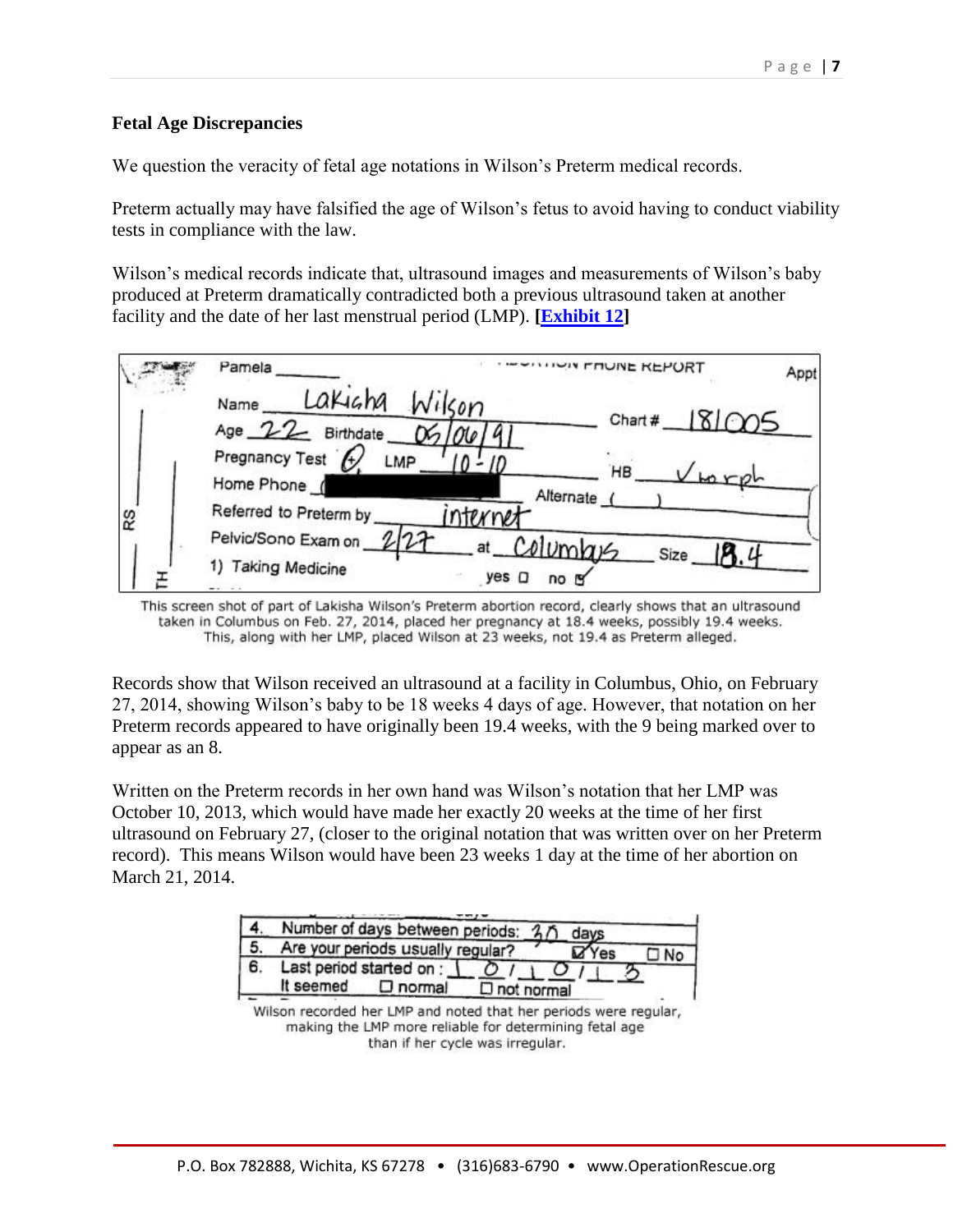Preterm's one and only ultrasound examination on March 7, 2014, determined that Wilson was 17 weeks, 4 days pregnant. No other examination was done on her. The conclusion that Wilson was 19 weeks 4 days pregnant at the time of her abortion on March 21 was made simply by adding 2 weeks to her March 7 ultrasound results.

The records further indicate that Preterm's measurement of the Biperital Diameter of the skull (BPD) that the fetal age was based upon was not done in accordance with accepted ultrasonography standards.

The measurement marks appear on the ultrasound located on page 25 of the Confidential File show that the measurements were taken from the inside of the skull, rather than the outside, which is the accepted standard. It also shows that the measurement was taken at an improper angle across the skull instead directly on opposite edges of the skull at its widest part. This would result in a grossly inaccurate young fetal age determination. **[See [Exhibit 13 and 14\]](http://www.operationrescue.org/wp-content/uploads/2016/03/Exhibit-13-14.pdf)**

In addition, documented fetal foot measurements and tissue weights indicate a fetus older than 20 weeks and closer to 23 weeks. These measurements are consistent with the LMP and the original February 27, 2014, ultrasound results. **[\[Exhibit 15](http://www.operationrescue.org/wp-content/uploads/2016/03/EX-15-Preterm-Lab-Report.pdf) and [16\]](http://www.operationrescue.org/wp-content/uploads/2016/03/Ex-16-Fetal-measurement-chart.pdf)**

| LMP                                                                                                                                                                                                             | Gestational Age                                                                              | $Chant =  \mathcal{G}  \mathcal{O} \mathcal{O}$<br>19. Y<br>(weeks)                                                                                                                                                       |
|-----------------------------------------------------------------------------------------------------------------------------------------------------------------------------------------------------------------|----------------------------------------------------------------------------------------------|---------------------------------------------------------------------------------------------------------------------------------------------------------------------------------------------------------------------------|
| Observed:<br>fetal fissue<br>placental tissue<br>gestational sac<br>villi<br>$\blacktriangleright$ yes<br>decidua only<br>o<br>small tissue (<11gm)<br>o<br>molar pregnancy<br>ο<br>notified: MD<br>Proc. Nurse | no<br>no<br>yes:<br>□<br>no<br>◻<br>no<br>yes<br>no<br>yes<br>a no<br>ves<br>200<br>RR Nurse | $473$ gm<br>total tissue weight<br>foot measurement<br><b>Tissue Sent:</b><br>pathological examination (Lab Corps)<br>о<br>□<br>DNA study (private lab)<br>Ω<br>Licensed furneral home<br>□<br><b>Hillcrest Cremotory</b> |
| <b>Tissue</b> viewed<br>D<br>Tissue not viewed<br>Examiner                                                                                                                                                      | Reason not viewed<br>Physician                                                               | Date $3.71.10$                                                                                                                                                                                                            |

There is a huge discrepancy between 19 weeks and 23 weeks. The latter fetal age would represent a higher-risk procedure than one done at 19 weeks. Risks to abortion increase with each additional week of fetal development.

This is an important point that appears to have been overlooked by the original ODH investigators.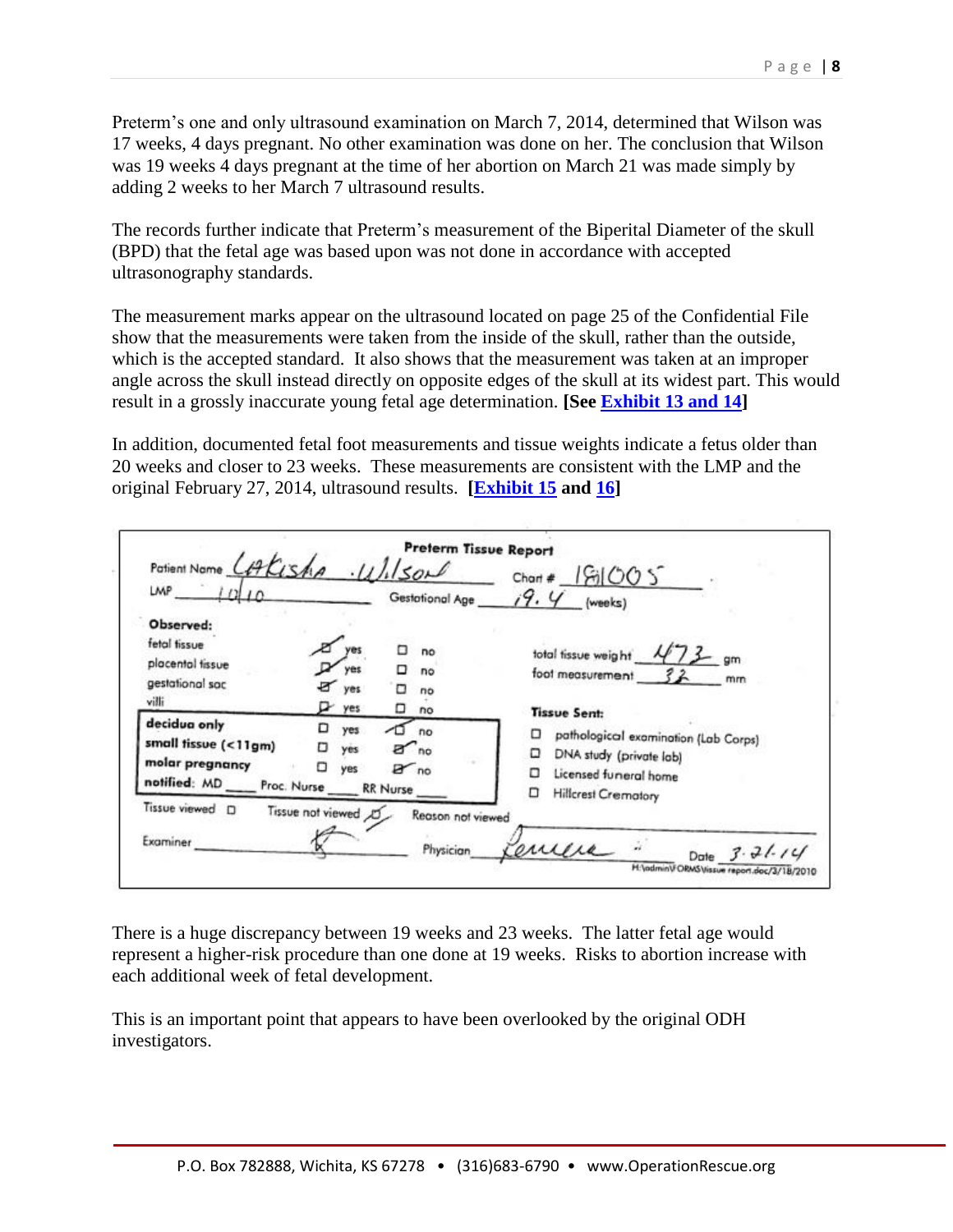### **Falsification of Fetal Age through Ultrasound Manipulation**

It is a well-documented fact that ultrasound results can be inaccurate if the ultrasound imaging is not done according to standards. In fact, an ultrasound can be made to record just about any fetal age desired.

Falsification of fetal age using manipulated ultrasound images has been documented at abortion facilities.

For example, such deceptive manipulation of ultrasound results was testified to in court in the Pennsylvania criminal prosecution of late-term abortion provider Kermit Gosnell. Steven Massof was a co-defendant of Gosnell's who worked for him as an unlicensed abortion provider. Massof testified against Gosnell as part of a plea bargain agreement. He told the court under oath that falsification of fetal ages via ultrasound manipulation was routinely done at Gosnell's abortion clinic. Illustrating with his hands, he described how the transducer can be lifted slightly or shifted to a different plane to get a lower gestational age reading. **[\[Exhibit 17\]](http://www.operationrescue.org/archives/exception-or-rule-gosnells-house-of-horrors-not-so-rare/)**

Also, measuring the head from the inside of the skull or on the wrong axis can also produce false fetal ages. As already mentioned, it appears that the BPD for Wilson's baby was wrongly determined using measurements from inside the skull and not on the true diameter, which would result in an inaccurate measurement and faulty age determination.

In addition, Operation Rescue documented in January, 2009, ultrasonic manipulation by a clinic worker at Wichita, Kansas, abortion facility. The worker rendered a false fetal age on a pregnant woman that showed her to be earlier in her pregnancy than she really was. This was after the woman indicated that she thought the first measurements taken that showed an older baby might not be correct. Operation Rescue had the actual age of the volunteer's pregnancy confirmed by two independent ultrasound exams done by reputable providers. **[\[Exhibit 18\]](http://operationrescue.org/pdfs/FetalAgeDeception.pdf)**

Given the discrepancies already discussed in the Wilson records, an investigation into ultrasound results and technician competency at Preterm are certainly in order.

#### **No Viability Testing/Illegal Late-Term Abortion**

There is no evidence in the record that a viability test, required at 20 weeks and later, was ever done by Dr. Perierra or anyone else at Preterm on Wilson's baby.

A recent study published by the National Journal of Medicine shows that many babies can survive outside the womb at 22 weeks gestation and many medical professionals now consider 22 weeks to be the viability benchmark. Certainly at 23 weeks, most consider a pre-born baby to be viable based on the current medical data. **[\[Exhibit 19\]](http://www.nejm.org/doi/full/10.1056/NEJMoa1410689)**

If Wilson was really 23 weeks pregnant with what was clearly a viable baby, her abortion would constitute an illegal late-term procedure.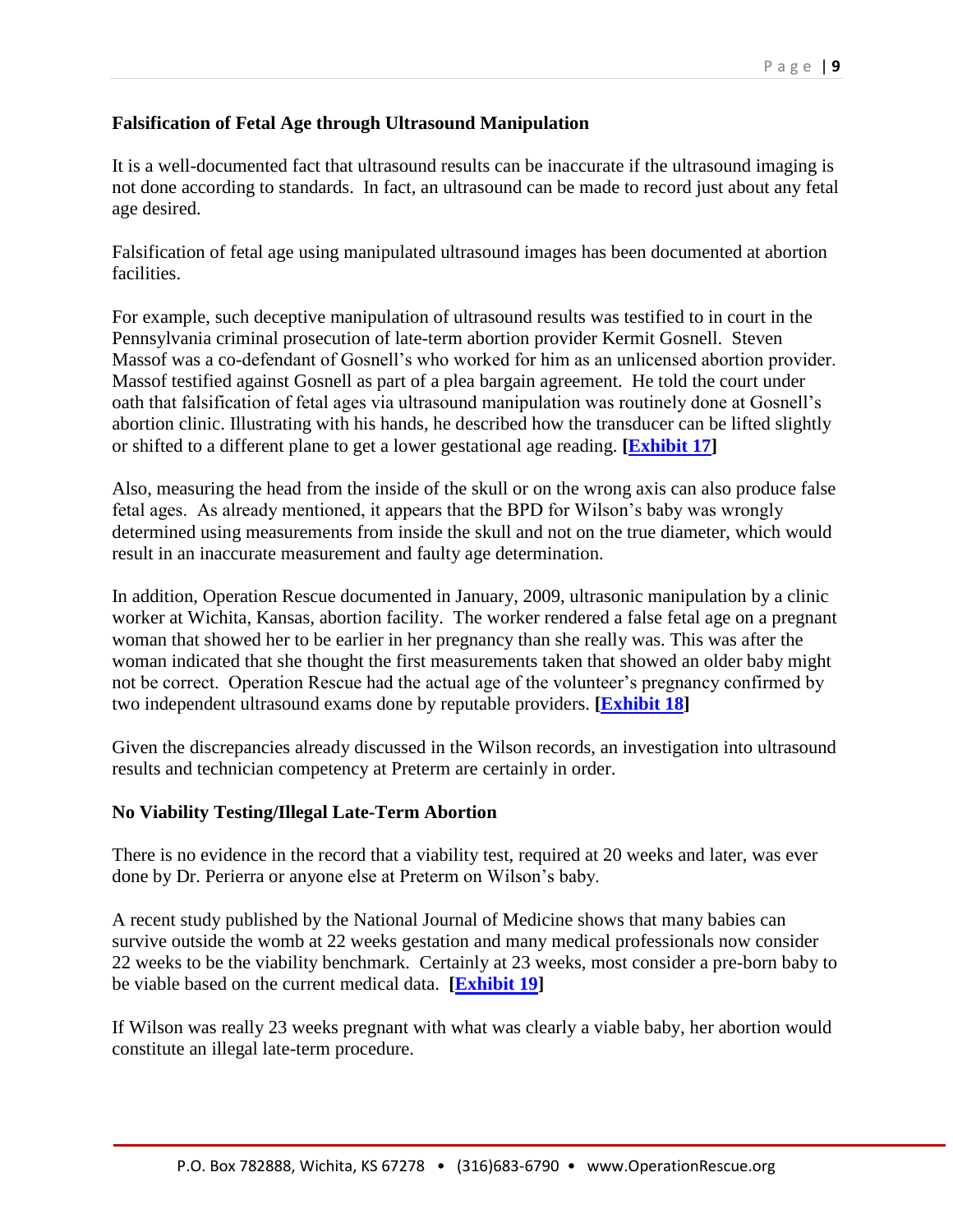#### **Pediatric Oxygen Mask**

According to the EMS report included in the ODH files, when the emergency responders were finally able to overcome the delays caused by a faulty elevator at Preterm, they found Lakisha Wilson sprawled on the abortion table with no pulse or respiration. She was wearing a pediatric Bag Valve Mask (BVM) that was unsuitable for an adult female of her size and weight of 5'5" and 134 pounds.

Emergency responders removed the pediatric BVM and replaced it with a properly-szed adult mask.

According to www.TheEMStore.com, there is a significant difference in the bag volume between pediatric and adult BVM sizes. Adult bag volume is 1488 ml, while the pediatric bag volume is 665 ml. It is doubtful that bagging Wilson with a pediatric BVM could have provided adequate oxygenation for an adult woman of her size. **[\[Exhibit 20\]](http://www.theemsstore.com/store/product.aspx/productId/337/Allied-Healthcare-Disposable-Oxygen-Bag-Valve-Mask)**



(bottom), child or pediatric, and adult at the top.

http://www.theemsstore.com/store/product.aspx/productId/337/Allied-Healthc are-Disposable-Oxygen-Bag-Valve-Mask/

If the oxygen mask did not fit, it would have leaked. Wilson may not have received an adequate supply of oxygen due to a bag that did not push enough air and ill-fitting, leaky face mask. This could have contributed to hypoxia suffered by Wilson.

Notes made by the investigator Beverly Slaggy on 4/4/2014 indicated she spoke with Angel Rucker, RN, Director of Clinical Services concerning the use of a pediatric BVM to oxygenate Wilson. Rucker stated that she spoke with the abortion doctor, Lisa Perriera, who indicated she (Perriera) applied the mask and that it "fit appropriately for proper oxygenation."

Why did Slaggy accept that answer instead of talking to Perriera herself about it? This third party hearsay begs the question: If the pediatric mask failed to provide adequate oxygenation, it is doubtful if Perriera or Rucker would have admitted it.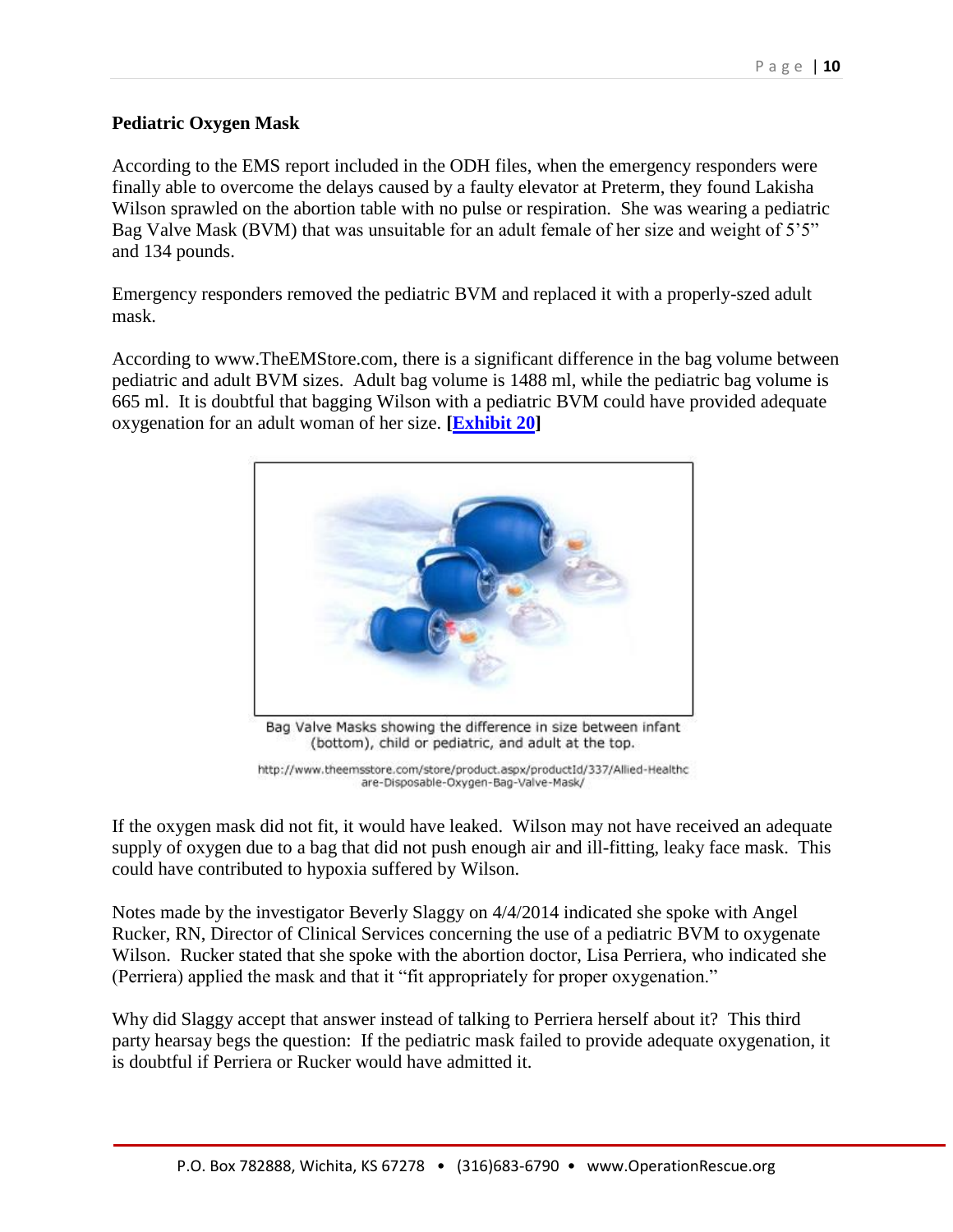### **Evidence of Hemorrhage**

Wilson began to hemorrhage during her abortion on March 21 and her blood pressure began to drop. Instead of stopping the abortion and tending to her patient, Perierra continued the abortion until Wilson went into hemorrhagic shock, suffered cardiac arrest, and stopped breathing.

Records indicate that the abortion began at 10:31 a.m. and that her blood pressure began to drop dramatically eight minutes into the procedure. By 10:50, Wilson suffered cardiac arrest and stopped breathing. CPR was started and she was shocked once, but those efforts were not successful at restarting her heart or respiration. Nine minutes later, a 911 call for help was placed.



### **Faulty Elevator Delays Emergency Care**

Preterm conducts abortions in five surgical rooms located on the third floor of the building located at 12000 Shaker Blvd. in Cleveland. Those surgical rooms are accessible by stairs and by an elevator.

However, according to documents now in our possession, the elevator malfunctioned on the day that Ms. Wilson suffered her medical emergency at Preterm. That malfunction delayed the EMTs from accessing the surgical rooms and delayed emergency care to Ms. Wilson, who was not breathing at all when 911 was called and when the EMTs finally were able to get to her.

In addition, the size of the elevator prevented the EMTs from providing advanced life support measures in a timely manner. EMTs were prevented from intubating Ms. Wilson, which must be done in a supine position with the patient strapped to a backboard. They also were not able to reinstall an IV that was apparently pulled out of her arm during the confusion within the small operating room. Instead, EMTs were forced to sit Ms. Wilson up on the gurney in order for it to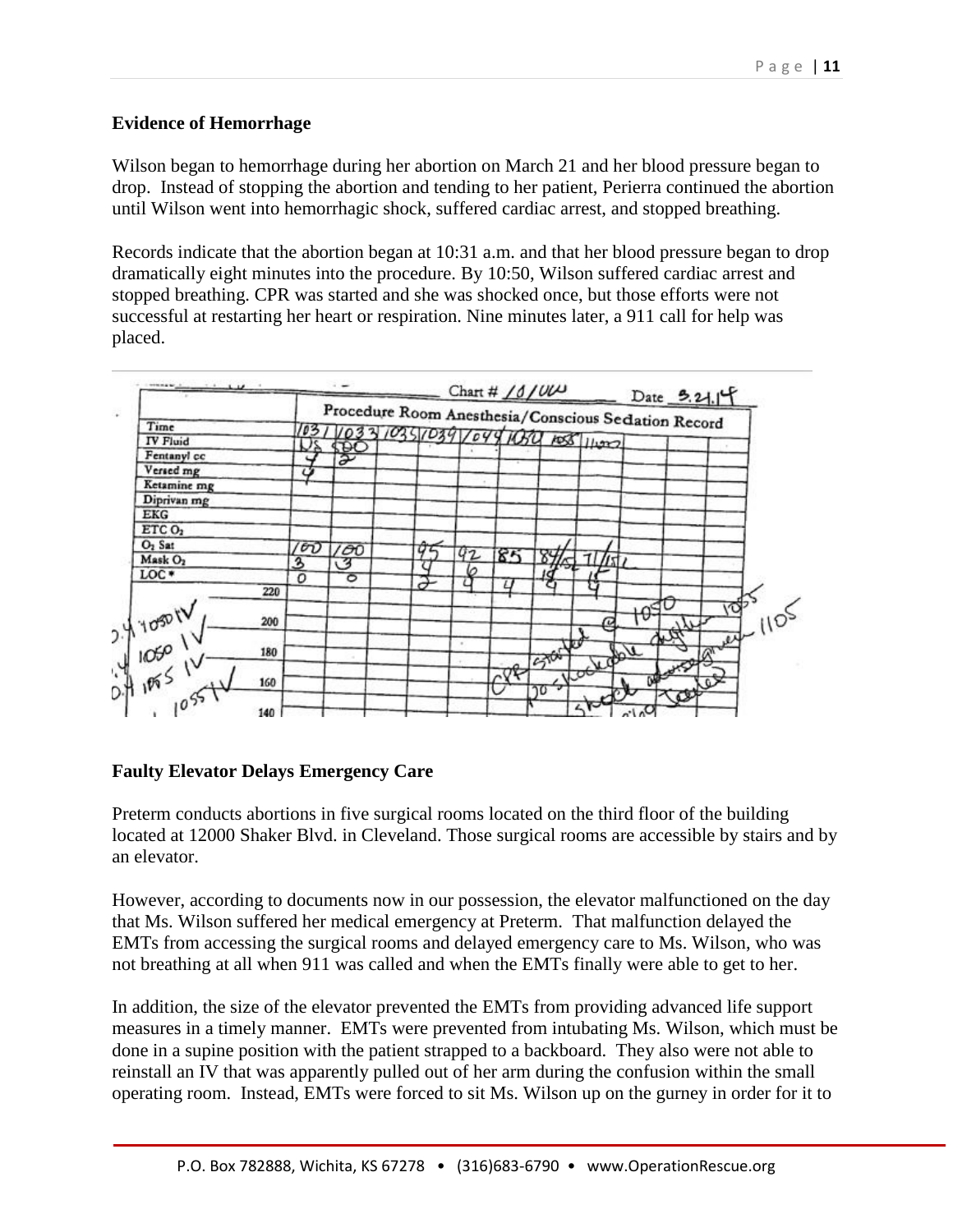fit in the elevator. Once inside the ambulance, EMTs were able to properly intubate Ms. Wilson and reinstall her IV line. **[\[Exhibit 21\]](http://www.operationrescue.org/wp-content/uploads/2016/03/EX-21-EMS-Report.pdf)**

It was only once Wilson was extracted from Preterm's building and loaded into the ambulance that she was able to be intubated and her IV line reinserted.

It is likely that the delay caused by the elevator malfunction and the small size of the elevator contributed to the death of Lakisha Wilson, according to documentation in our possession.

Unfortunately, the Preterm elevator has caused emergency care delays for other patients as well.

According to 911 records obtained by Operation Rescue, on March 31, 2012, (previously mentioned in the list of 11 documented emergencies) an ambulance was called for a 32-year old patient weighing approximately 300 pounds who was hemorrhaging. The woman's estimated blood loss was 600 cc's, or in American measures, over 20 ounces.

However, Preterm's elevator was broken and the Preterm caller had to request additional responders to help carry the woman down from third floor in order to extricate her from the building so she could get the emergency help she needed.

The elevator is unreliable and inadequate in size to assure proper gurney access in the event of a medical emergency. This dangerous situation is well known by Preterm owners and staff as well as the Ohio Department of Health. To allow surgeries to take place at Preterm under these unacceptable conditions poses a clear danger to the public. Not addressing this danger, but continuing to endanger women is gross negligence that we believe rises to the level criminal negligence for Preterm's owners and staff as well as the OHD, which has permitted this unsafe condition to continue knowing the emergency care delays it has caused.

The elevator situation at Preterm is an ongoing problem and local activists frequently see an elevator repair truck parked at Preterm, indicating reliability issues persist.

## **Prayer**

These are very serious allegations related to the unnecessary death of a healthy young woman who was in the later stages of a healthy pregnancy, which we maintain are fully documented by evidence we possess.

In order to protect the public from further harm and for the sake of justice for Lakisha Wilson, we urgently request a full investigation of the eleven documented medical emergencies that have occurred at Preterm and a re-investigation into Wilson's death.

We also seek aggressive prosecutions of those responsible for causing patient injuries and/or death(s), whether they be agents of Preterm, University Hospital Chase Medical Center, or the Ohio Department of Health.